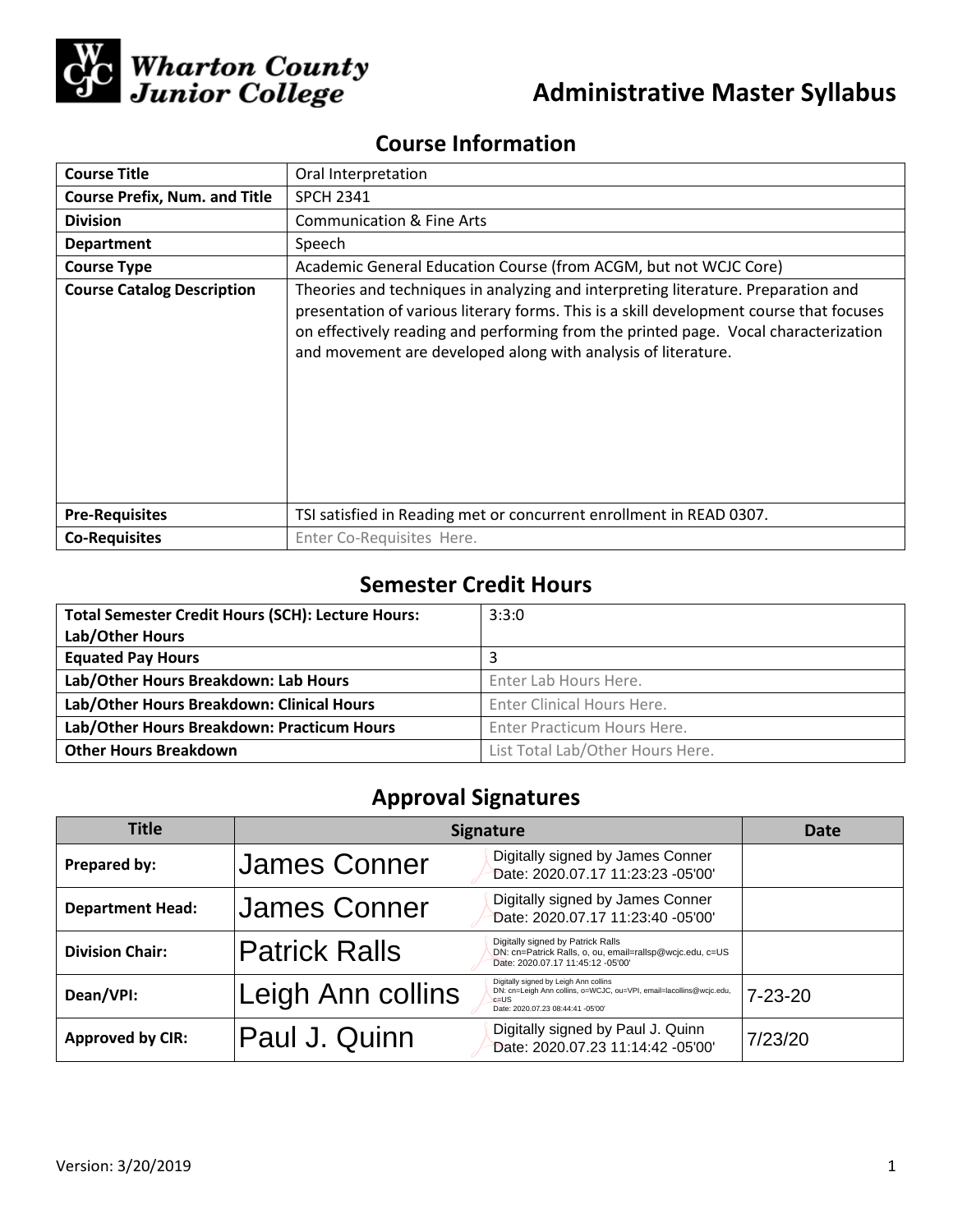## **Additional Course Information**

**Topical Outline:** Each offering of this course must include the following topics (be sure to include information regarding lab, practicum, and clinical or other non-lecture instruction).

A collection of 5 cuttings performed during the course of the semester from the following categories:

-Prose (Children's Literature, Dramatic (from a play)

-Prose (Short Story) -Prose (Novel)

- -Prose (Nonfiction)
- -Poetry (Narrative Poetry)
- -Poetry (Program on theme)

### **Course Learning Outcomes:**

#### **Learning Outcomes – Upon successful completion of this course, students will:**

- 1. Demonstrate the ability to edit literature
- 2. Illustrate the ability to select literature, and organize material.
- 3. Effectively demonstrate performance skills a. Use voice, face, and body effectively when reading literature aloud. b. Perform the author's intent with expression in the voice and bodily action.
- 4. Construct an introduction for oral interpretive literature that serves 3 purposes of an introduction.
- 5. Construct necessary transitions for oral interpretive programs which satisfy the 3 purposes of transitions.

6. In the written paper, analyze audience and literature in such a way that the conventions of audience response is met.

7. In the written paper, identify the authors use of: unity & harmony, variety & contrast, balance & proportion , and rhythm

8. In the written paper, Explain how pitch, tone, intensity, phrasing, pausing, enunciation, and rhythm affect listener comprehension and appreciation

#### **Methods of Assessment:**

- 1. Correctly editing five selections for performance.
- 2. Create an oral interpretation notebook composed of:
	- a. all selections prepared for the course.
	- b. description of your reactions both to your reading and to the critique following your reading
	- c. description of what you would do differently were you to perform this reading again
	- d. all written analyses e. all critique sheets
- 3. Present written material in oral form to an audience 10 times during the semester
- 4. Introductions, transitions, and delivery graded by rubric.
- 5. Written paper graded by rubric

### **Required text(s), optional text(s) and/or materials to be supplied by the student:**

Students will need to have library access in order to select various texts. Textbook to be determined by faculty.

### **Suggested Course Maximum:**

25

#### **List any specific or physical requirements beyond a typical classroom required to teach the**

#### **course.**

Smart classroom with podium

**Course Requirements/Grading System:** Describe any course specific requirements such as research papers or reading assignments and the generalized grading format for the course.